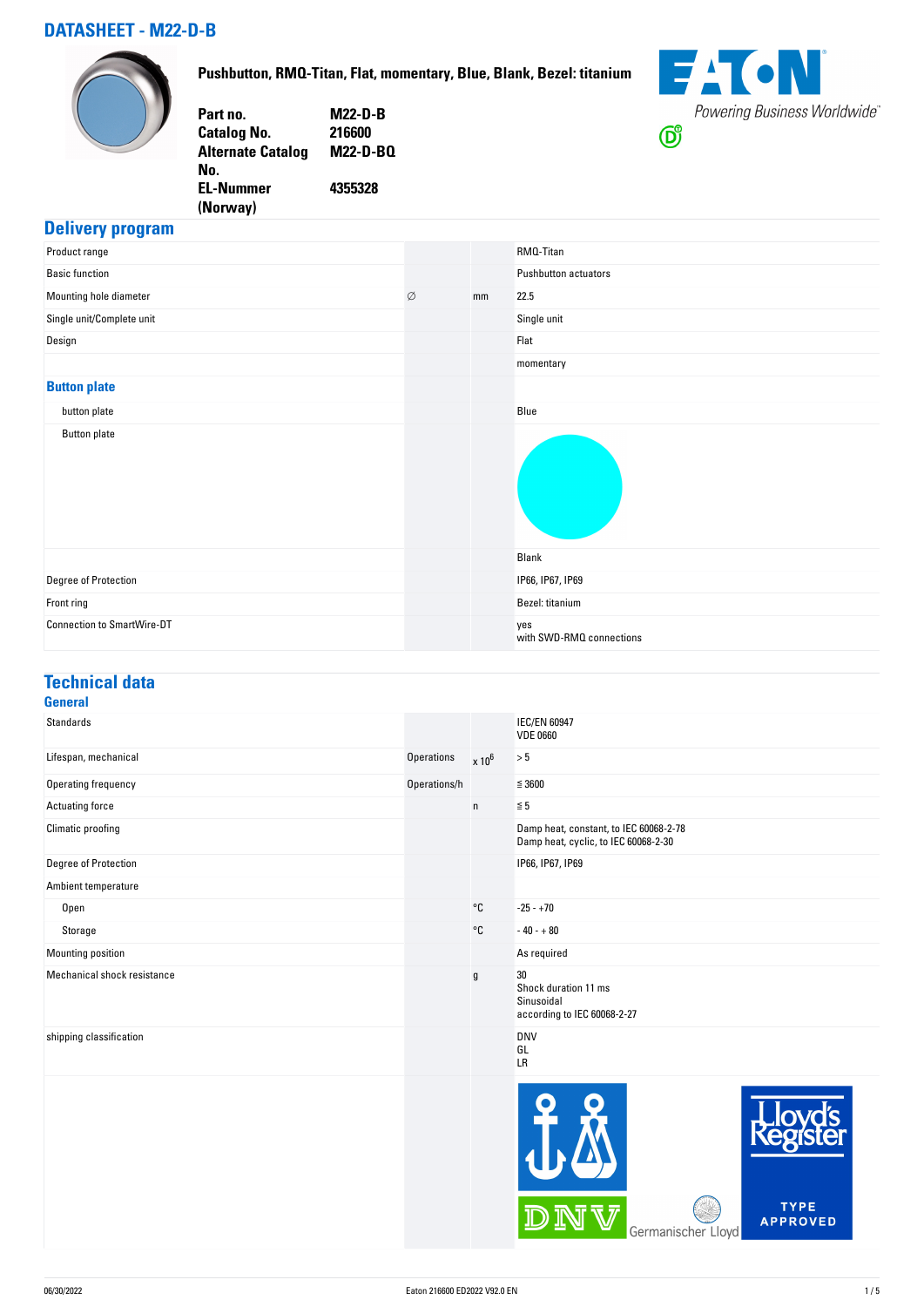### **Design verification as per IEC/EN 61439**

| Technical data for design verification                                                                                    |                            |    |                                                                                                             |
|---------------------------------------------------------------------------------------------------------------------------|----------------------------|----|-------------------------------------------------------------------------------------------------------------|
| Rated operational current for specified heat dissipation                                                                  | $I_n$                      | А  | $\bf{0}$                                                                                                    |
| Heat dissipation per pole, current-dependent                                                                              | $P_{vid}$                  | W  | 0                                                                                                           |
| Equipment heat dissipation, current-dependent                                                                             | $P_{vid}$                  | W  | 0                                                                                                           |
| Static heat dissipation, non-current-dependent                                                                            | $\mathsf{P}_{\mathsf{VS}}$ | W  | $\bf{0}$                                                                                                    |
| Heat dissipation capacity                                                                                                 | Pdiss                      | W  | $\bf{0}$                                                                                                    |
| Operating ambient temperature min.                                                                                        |                            | °C | $-25$                                                                                                       |
| Operating ambient temperature max.                                                                                        |                            | °C | 70                                                                                                          |
| IEC/EN 61439 design verification                                                                                          |                            |    |                                                                                                             |
| 10.2 Strength of materials and parts                                                                                      |                            |    |                                                                                                             |
| 10.2.2 Corrosion resistance                                                                                               |                            |    | Meets the product standard's requirements.                                                                  |
| 10.2.3.1 Verification of thermal stability of enclosures                                                                  |                            |    | Meets the product standard's requirements.                                                                  |
| 10.2.3.2 Verification of resistance of insulating materials to normal heat                                                |                            |    | Meets the product standard's requirements.                                                                  |
| 10.2.3.3 Verification of resistance of insulating materials to abnormal heat<br>and fire due to internal electric effects |                            |    | Meets the product standard's requirements.                                                                  |
| 10.2.4 Resistance to ultra-violet (UV) radiation                                                                          |                            |    | Please enquire                                                                                              |
| 10.2.5 Lifting                                                                                                            |                            |    | Does not apply, since the entire switchgear needs to be evaluated.                                          |
| 10.2.6 Mechanical impact                                                                                                  |                            |    | Does not apply, since the entire switchgear needs to be evaluated.                                          |
| 10.2.7 Inscriptions                                                                                                       |                            |    | Meets the product standard's requirements.                                                                  |
| 10.3 Degree of protection of ASSEMBLIES                                                                                   |                            |    | Does not apply, since the entire switchgear needs to be evaluated.                                          |
| 10.4 Clearances and creepage distances                                                                                    |                            |    | Meets the product standard's requirements.                                                                  |
| 10.5 Protection against electric shock                                                                                    |                            |    | Does not apply, since the entire switchgear needs to be evaluated.                                          |
| 10.6 Incorporation of switching devices and components                                                                    |                            |    | Does not apply, since the entire switchgear needs to be evaluated.                                          |
| 10.7 Internal electrical circuits and connections                                                                         |                            |    | Is the panel builder's responsibility.                                                                      |
| 10.8 Connections for external conductors                                                                                  |                            |    | Is the panel builder's responsibility.                                                                      |
| 10.9 Insulation properties                                                                                                |                            |    |                                                                                                             |
| 10.9.2 Power-frequency electric strength                                                                                  |                            |    | Is the panel builder's responsibility.                                                                      |
| 10.9.3 Impulse withstand voltage                                                                                          |                            |    | Is the panel builder's responsibility.                                                                      |
| 10.9.4 Testing of enclosures made of insulating material                                                                  |                            |    | Is the panel builder's responsibility.                                                                      |
| 10.10 Temperature rise                                                                                                    |                            |    | Not applicable.                                                                                             |
| 10.11 Short-circuit rating                                                                                                |                            |    | Is the panel builder's responsibility. The specifications for the switchgear must be<br>observed.           |
| 10.12 Electromagnetic compatibility                                                                                       |                            |    | Is the panel builder's responsibility. The specifications for the switchgear must be<br>observed.           |
| 10.13 Mechanical function                                                                                                 |                            |    | The device meets the requirements, provided the information in the instruction<br>leaflet (IL) is observed. |

#### **Technical data ETIM 8.0**

Low-voltage industrial components (EG000017) / Front element for push button (EC000221)

| Electric engineering, automation, process control engineering / Low-voltage switch technology / Command and alarm device / Front element for push-button actuators<br>(ecl@ss10.0.1-27-37-12-10 [AKF028014]) |  |    |       |
|--------------------------------------------------------------------------------------------------------------------------------------------------------------------------------------------------------------|--|----|-------|
| Colour button                                                                                                                                                                                                |  |    | Blue  |
| Number of command positions                                                                                                                                                                                  |  |    |       |
| <b>Construction type lens</b>                                                                                                                                                                                |  |    | Round |
| Hole diameter                                                                                                                                                                                                |  | mm | 22    |
| Width opening                                                                                                                                                                                                |  | mm | 0     |
| Height opening                                                                                                                                                                                               |  | mm | 0     |
| Type of button                                                                                                                                                                                               |  |    | Flat  |
| Suitable for illumination                                                                                                                                                                                    |  |    | No    |
| With protective cover                                                                                                                                                                                        |  |    | No    |
| Labelled                                                                                                                                                                                                     |  |    | No    |
| Switching function latching                                                                                                                                                                                  |  |    | No    |
| Spring-return                                                                                                                                                                                                |  |    | Yes   |
| With front ring                                                                                                                                                                                              |  |    | Yes   |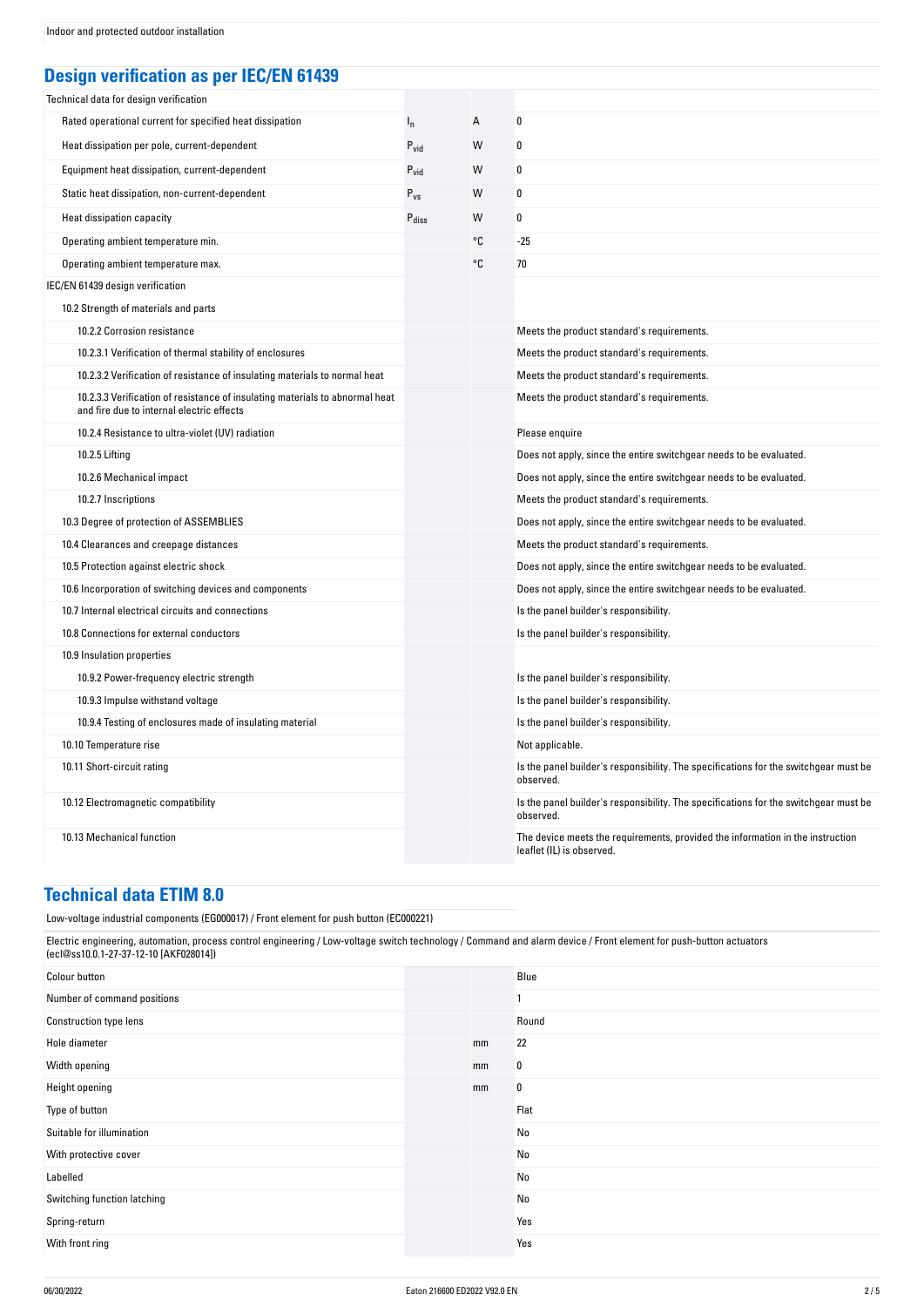| Material front ring                     | Plastic    |
|-----------------------------------------|------------|
| Colour front ring                       | Chrome     |
| Degree of protection (IP), front side   | IP67/IP69K |
| Degree of protection (NEMA), front side | 4X         |
|                                         |            |

## **Approvals**

| .                           |                                                                              |
|-----------------------------|------------------------------------------------------------------------------|
| <b>Product Standards</b>    | IEC/EN 60947-5; UL 508; CSA-C22.2 No. 14-05; CSA-C22.2 No. 94-91; CE marking |
| UL File No.                 | E29184                                                                       |
| UL Category Control No.     | <b>NKCR</b>                                                                  |
| CSA File No.                | 012528                                                                       |
| CSA Class No.               | 3211-03                                                                      |
| North America Certification | UL listed, CSA certified                                                     |
| <b>Degree of Protection</b> | UL/CSA Type 3R, 4X, 12, 13                                                   |

# **Dimensions**

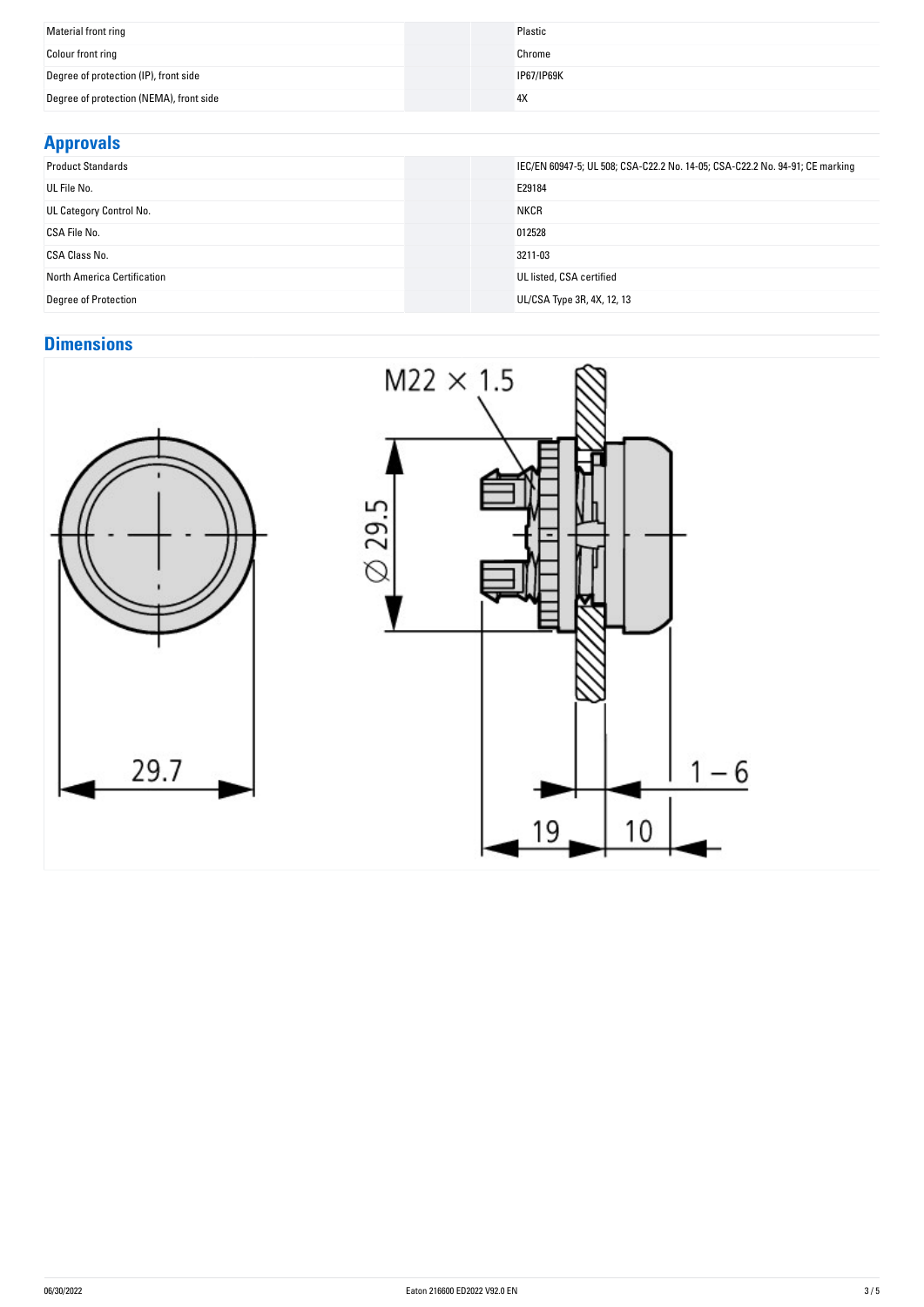